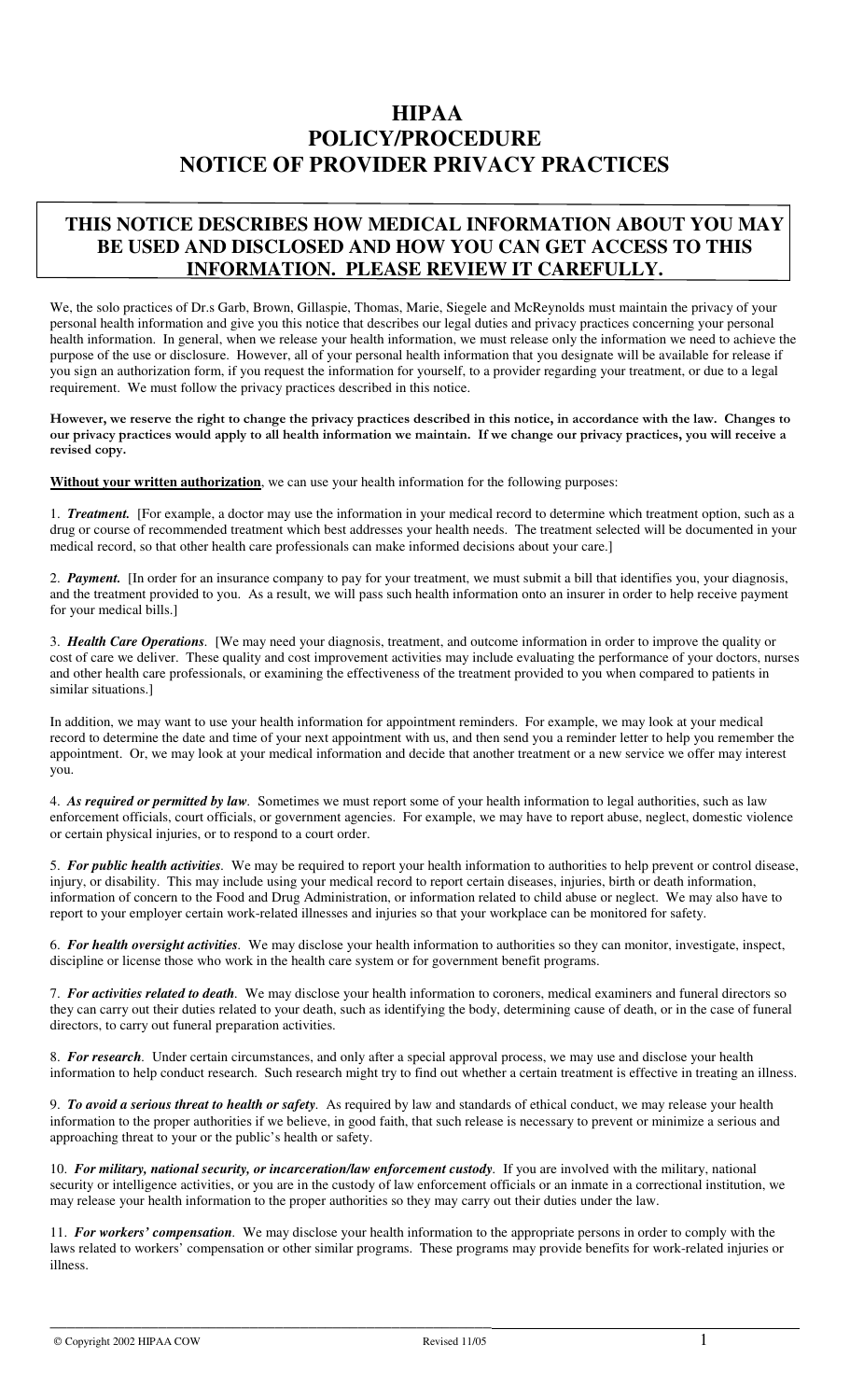12. *To those involved with your care or payment of your care.* If people such as family members, relatives, or close personal friends are helping care for you or helping you pay your medical bills, we may release important health information about you to those people. The information released to these people may include your location within our facility, your general condition, or death. You have the right to object to such disclosure, unless you are unable to function or there is an emergency. In addition, we may release your health information to organizations authorized to handle disaster relief efforts so those who care for you can receive information about your location or health status. We may allow you to agree or disagree orally to such release, unless there is an emergency. It is our duty to give you enough information so you can decide whether or not to object to release of your health information to others involved with your care.

**NOTE:** Except for the situations listed above, we must obtain your specific written authorization for any other release of your health information.

If you sign an authorization form, you may withdraw your authorization at any time, as long as your withdrawal is in writing. If you wish to withdraw your authorization, please submit your written withdrawal to: (name of your doctor)

ATTN: Medical Records 929 Gessner #2000 Houston, Texas 77024 Or, you may fax the request to (713) 973-0104

### **Your Health Information Rights**

You have several rights with regard to your health information. If you wish to exercise any of the following rights, please contact your doctor or his/her office manager. Specifically, you have the right to:

1. *Inspect and copy your health information.* With a few exceptions, you have the right to inspect and obtain a copy of your health information. However, this right does not apply to psychotherapy notes or information gathered for judicial proceedings, for example. In addition, we may charge you a reasonable fee if you want a copy of your health information.

2. *Request to correct your health information.* If you believe your health information is incorrect, you may ask us to correct the information. You may be asked to make such requests in writing and to give a reason as to why your health information should be changed. However, if we did not create the health information that you believe is incorrect, or if we disagree with you and believe your health information is correct, we may deny your request.

3. *Request restrictions on certain uses and disclosures.* You have the right ask for restrictions on how your health information is used or to whom your information is disclosed, even if the restriction affects your treatment or our payment or health care operation activities. Or, you may want to limit the health information provided to family or friends involved in your care or payment of medical bills. You may also want to limit the health information provided to authorities involved with disaster relief efforts. However, we are not required to agree in all circumstances to your requested restriction.

If you receive certain medical devices (for example, life-supporting devices used outside our facility), you may refuse to release your name, address, telephone number, social security number or other identifying information for purpose of tracking the medical device. 4. *As applicable, receive confidential communication of health information.* You have the right to ask that we communicate your health information to you in different ways or places. For example, you may wish to receive information about your health status in a special, private room or through a written letter sent to a private address. We must accommodate reasonable requests.

5. *Receive a record of disclosures of your health information.* In some limited instances, you have the right to ask for a list of the disclosures of your health information we have made during the previous six years, but the request cannot include dates before April 14, 2003. This list must include the date of each disclosure, who received the disclosed health information, a brief description of the health information disclosed, and why the disclosure was made. We must comply with your request for a list within 60 days, unless you agree to a 30-day extension, and we may not charge you for the list, unless you request such list more than once per year. In addition, we will not include in the list disclosures made to you, or for purposes of treatment, payment, health care operations, our directory, national security, law enforcement/corrections, and certain health oversight activities.

6. *Obtain a paper copy of this notice.* Upon your request, you may at any time receive a paper copy of this notice, even if you earlier agreed to receive this notice electronically.

7. *Complain.* If you believe your privacy rights have been violated, you may file a complaint with us and with the federal Department of Health and Human Services. We will not retaliate against you for filing such a complaint. To file a complaint with either entity, please contact your doctor or his/her office manager, who will provide you with the necessary assistance and paperwork.

Again, if you have any questions or concerns regarding your privacy rights or the information in this notice, please contact Dr. Karen Brown, the acting privacy officer for the six physicians, at (713) 973-1007.

### **This Notice of Medical Information Privacy is Effective April 14, 2003.**

\_\_\_\_\_\_\_\_\_\_\_\_\_\_\_\_\_\_\_\_\_\_\_\_\_\_\_\_\_\_\_\_\_\_\_\_\_\_\_\_\_\_\_\_\_\_\_\_\_\_\_\_\_

#### **Disclaimer**

*This Privacy Notice is Copyright 2002 by the HIPAA Collaborative of Wisconsin ("HIPAA COW"). It may be freely redistributed in its entirety provided that this copyright notice is not removed. It may not be sold for profit or used in commercial documents without the written permission of the copyright holder. This Privacy Notice is provided "as is" without any express or implied warranty. This Privacy Notice is for educational purposes only and does not constitute legal advice. If you require legal advice, you should consult with an attorney. HIPAA COW has not yet addressed all state pre-emption issues related to this Privacy Notice. Therefore, this form may need to be modified in order to comply with Wisconsin law.*